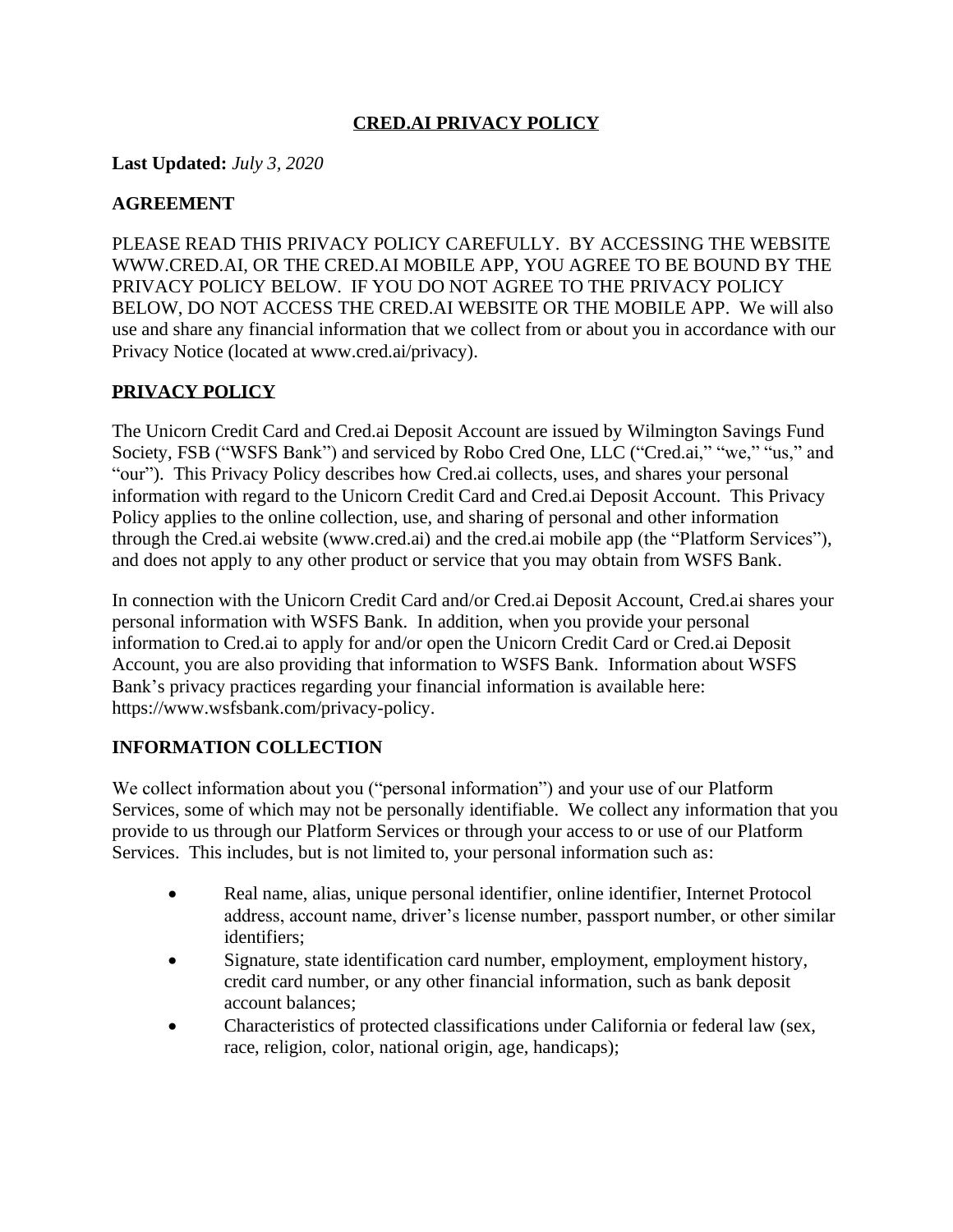- Commercial information, including records of personal property, products or services purchased, obtained, or considered, or other purchasing or consuming histories or tendencies;
- Biometric information;
- Internet or other electronic network activity information, including, but not limited to, browsing history, search history, and information regarding a consumer's interaction with an Internet website, application, or advertisement;
- Audio, electronic, visual, or similar information;
- Professional (or employment) related information;
- Inferences drawn from any of the information identified in this subdivision to create a profile about a consumer reflecting the consumer's preferences, characteristics, psychological trends, predispositions, behavior, attitudes, intelligence, abilities, and aptitudes; and
- Any other information that identifies, relates to, describes, is capable of being associated with, or could reasonably be linked, directly or indirectly, with a particular consumer or household. Personal information includes, but is not limited to, the following if it identifies, relates to, describes, is capable of being associated with, or could be reasonably linked, directly or indirectly, with a particular consumer or household.

We also collect technical information about your use of our Platform Services, which may include information about your device, web browser, and location. When you use our Platform Services, your IP address (the Internet address of your device) is recorded so that we may know how you are using our Platform Services. Your browser may also automatically provide us with information regarding the type of computing device and operating system you are using. This information is used by Cred.ai to monitor and improve our Platform Services. This information is not linked back to you as an individual user.

Our website uses cookies to record user-specific information about the pages you access or actions you take during your visit on our website. These cookies do not store or collect any personally identifiable data. Please see the section below on Tracking Technologies for more information.

Cred.ai uses Plaid Inc. ("Plaid"), during the application process and in service of your account, to gather your personal and financial data (for example, account balances) from your third-party bank. By applying for or using our products or services, you grant Plaid the right, power, and authority to act on your behalf to access and transmit your personal and financial information from your third-party bank. You agree to your personal and financial information being transferred, stored, and processed by Plaid in accordance with the Plaid Privacy Policy, which is available here: https://plaid.com/legal. Plaid never shares your third-party bank credentials with Cred.ai.

#### **INFORMATION USES**

We may use the information that we collect from you to: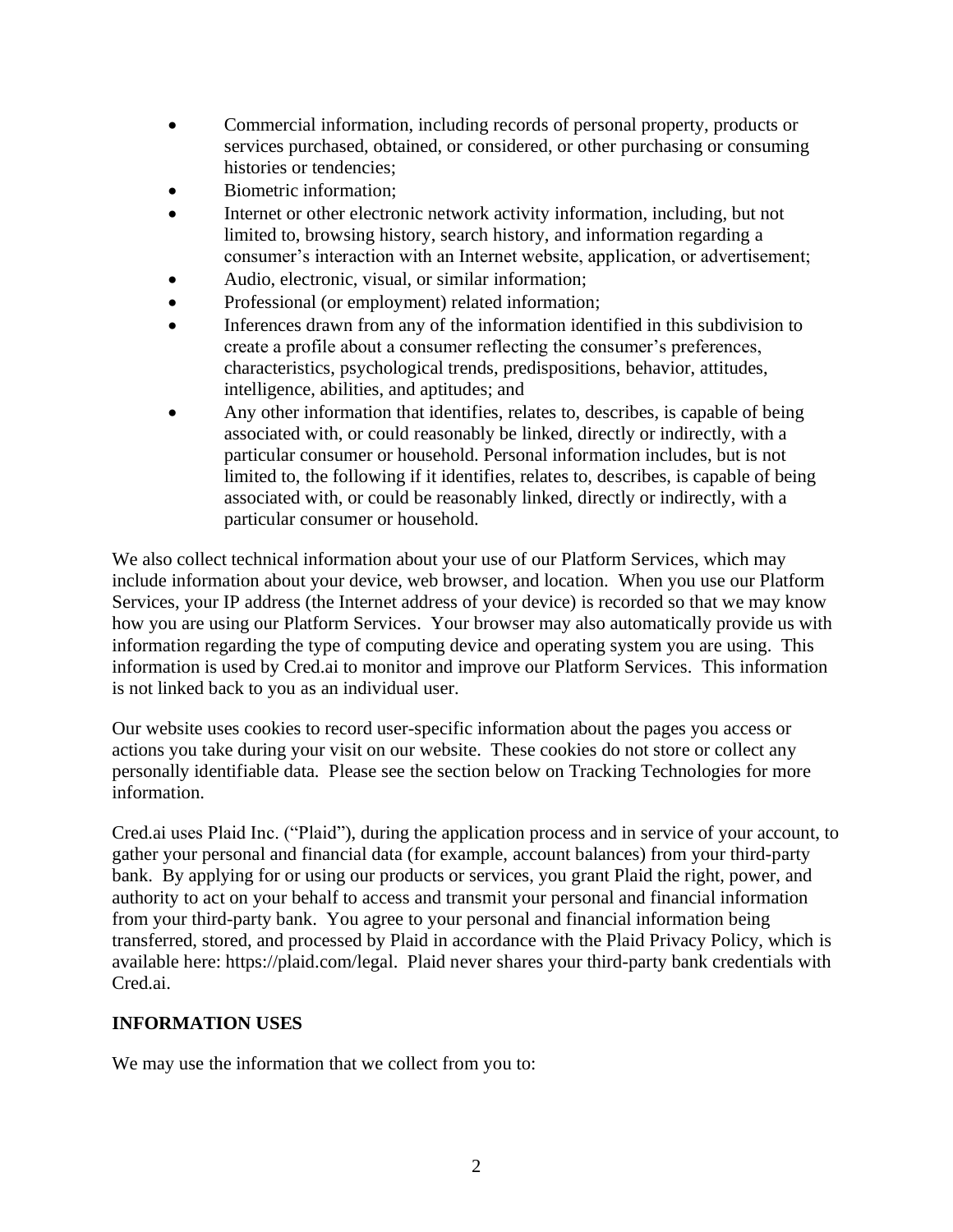- Provide you with the services or products that we offer through our Platform Services;
- Respond to your inquiries, requests, or other service-related purposes;
- Communicate with you to administer the Platform Services, including notifying you about any updates, changes, or additions to this Privacy Policy;
- Enhance your experience with us, such as tailoring the content displayed through our Platform Services to your preferences or developing new products or services based on your interactions with our Platform Services;
- Send you information about products or services that we think may be of interest to you;
- Establish your identity when you apply for and/or access your account in order to protect you and Cred.ai from fraud and/or identity theft in accordance with any applicable federal or state laws, regulations, and best practices;
- Carry out any specific purposes for which we have obtained your prior consent; and
- Conduct any other legitimate business activities not otherwise prohibited by law.

We may also use your information for business purposes such as:

- Auditing related to a current interaction with you and concurrent transactions, including, but not limited to, counting ad impressions to unique visitors, verifying positioning and quality of ad impressions, and auditing compliance with this specification and other standards;
- Detecting security incidents, protecting against malicious, deceptive, fraudulent, or illegal activity, and prosecuting those responsible for that activity;
- Debugging to identify and repair errors that impair existing intended functionality;
- Short-term, transient use, provided that the personal information is not disclosed to another third party and is not used to build a profile about you or otherwise alter your experience outside the current interaction, including, but not limited to, the contextual customization of ads shown as part of the same interaction;
- Performing services, including maintaining or servicing accounts, providing customer service, processing or fulfilling orders and transactions, verifying customer information, processing payments, providing financing, providing advertising or marketing services, providing analytic services, or providing similar services;
- Undertaking internal research for technological development and demonstration;
- Undertaking activities to verify or maintain the quality or safety of a service or device that is owned, manufactured, manufactured for, or controlled by us, and to improve, upgrade, or enhance the service or device that is owned, manufactured, manufactured for, or controlled by us; and
- Any commercial purposes, as permitted by law, including any purpose to advance your commercial or economic interests, such as by inducing you to buy, rent, lease, join, subscribe to, provide, or exchange products, goods, property, information, or services, or enabling or effecting, directly or indirectly, a commercial transaction.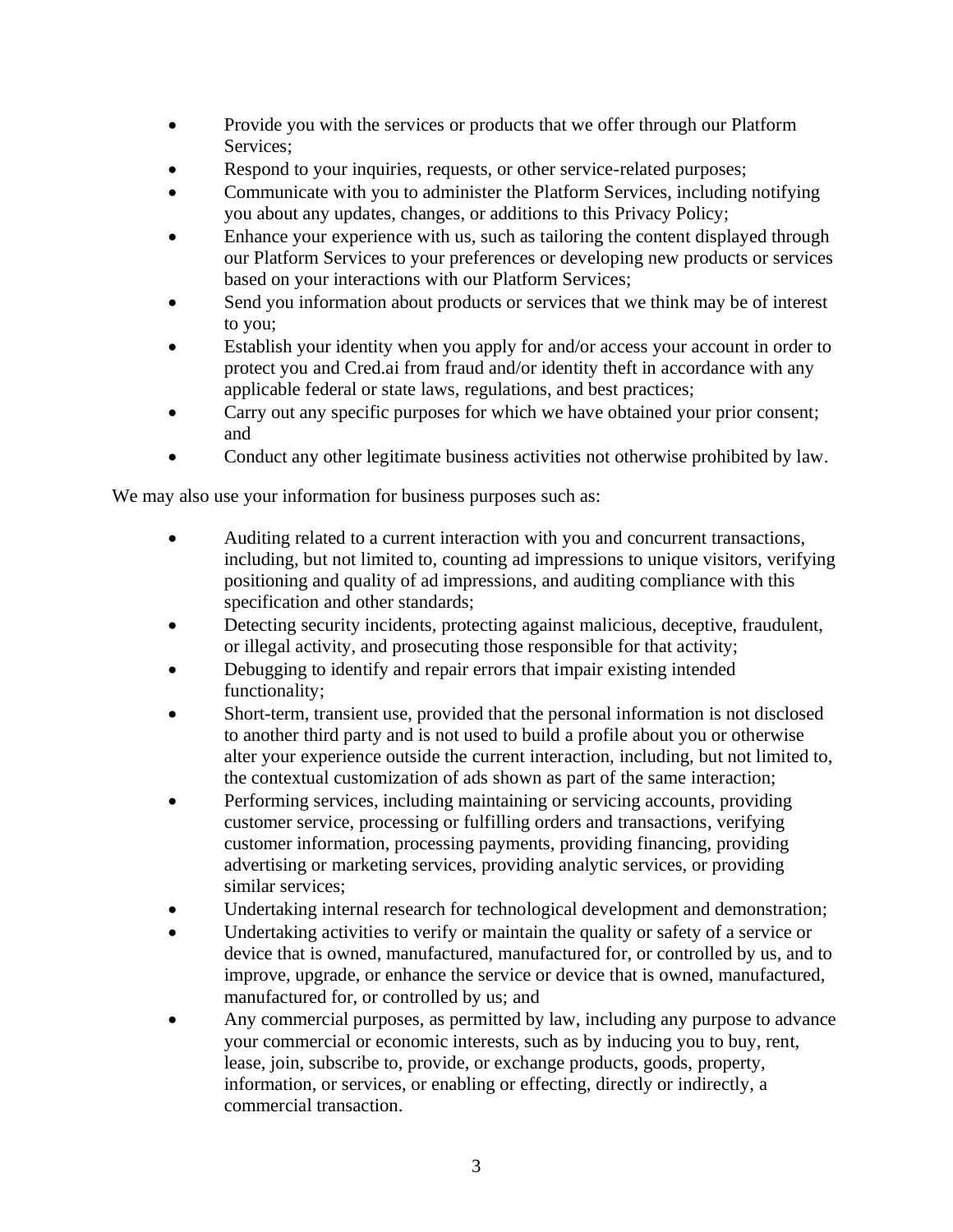## **INFORMATION SHARING**

We may share information about you with relevant and appropriate third parties in the following situations:

- To our service providers that perform functions on our behalf;
- To protect or enforce our rights or property, to protect your safety or the safety of others, or to investigate, prevent, or take action against fraud or other illegal activities;
- In response to legal process or as otherwise required by law;
- In the event that Cred.ai goes through a business transition or corporate transaction requiring due diligence, such as a merger, capital investment, acquisition by another company, or sale of all or a portion of its assets; or
- To conduct any other legitimate business activities not otherwise prohibited by law.

Notwithstanding anything else in the Privacy Policy, we may share aggregate or non-personally identifying information about the users of our Platform Services with third parties for marketing, advertising, research, or other business purposes.

We do not sell personal information.

## **INFORMATION SECURITY**

We follow generally accepted industry standards to protect the personal information submitted to us, both during transmission and once we receive it. No method of transmission over the Internet, or method of electronic storage, is 100% secure, however. Therefore, while we strive to use commercially reasonable means to protect your personal information, we cannot guarantee its absolute security.

To protect the security of your information, we may require you to authenticate your identity (i.e., prove that you are who you say you are) to conduct certain transactions through our Platform Services. It is a good idea to protect your security by always closing your web browser after leaving the website or closing mobile apps when not in use. If you believe that information that you have submitted through our Platform Services has been used without your permission to engage in any unauthorized activity, you must tell us immediately. The best way of keeping your possible losses to a minimum is to call us at (877) 244-0933. If you fail to notify us, you may be liable for all unauthorized activity on your account.

#### **THIRD PARTY LINKS**

Our Platform Services may display links to third-party websites. By including a link to thirdparty websites, Cred.ai does not endorse or recommend any products or services offered or information contained at the third-party websites. Cred.ai disclaims liability for any privacy practices of the third-party websites linked through our Platform Services, which may have a privacy policy different from that of Cred.ai. If you decide to visit a third-party website via a link displayed on our Platform Services, you do so at your risk.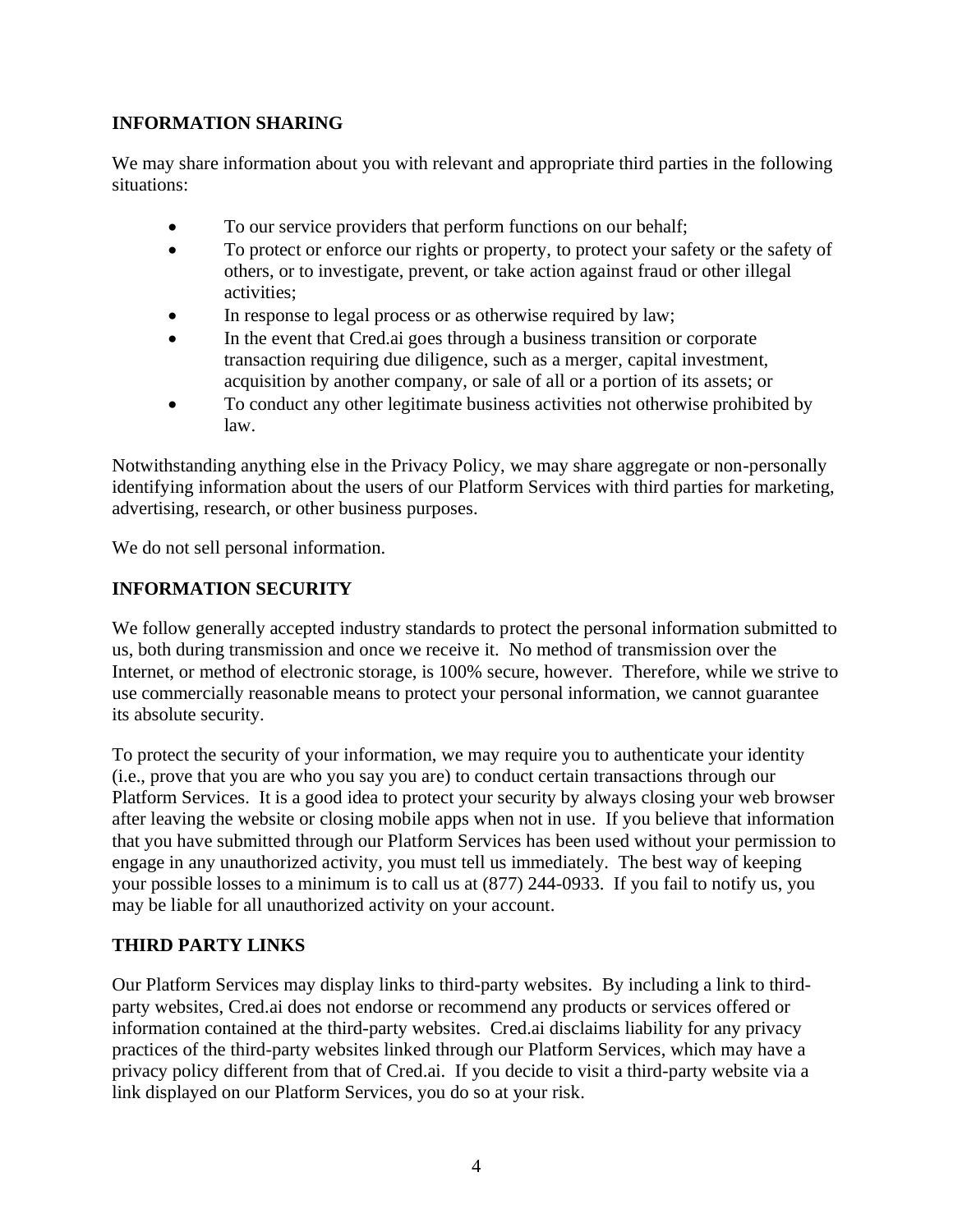#### **TRACKING TECHNOLOGIES**

In addition to the information you provide, Cred.ai may also collect information during your use of our Platform Services through our online tracking technologies, which include Web beacons, cookies, device identification, geolocation, embedded Web links, and other informationgathering tools. These tools collect certain traffic information that your browser automatically sends, such as your browser type and language, access times, and the address of the website from which you arrived. They may also collect information about your Internet Protocol ("IP") address, click stream behavior (e.g., the pages you view, the links you click, and other actions you take in connection with the websites or "powered by" websites) and product information. When you browse or use one of our Platform Services, we may store certain information on your device, in the form of a small text file or "cookie," which can help us to tailor our Platform Services to your individual preferences and save you time if you use the Platform Services again. For more information about cookies, please visit https://www.allaboutcookies.org.

Information from these tracking technologies allow us to measure activity through our Platform Services and to create ideas for improving our Platform Services, which may include the time and length of your visit, pages viewed, previously visited websites, and your Internet service. We, or our third-party providers, may collect personal information about your online activities over time and across different websites when you use our Platform Services. For example, we use Google Analytics to generate statistical and other information about the use of our website by means of cookies. To learn more about Google's privacy policy, please visit: http://www.google.com/policies/privacy/. You can also learn more about how to opt out of the collection and processing of such information by Google by visiting this website: https://tools.google.com/dlpage/gaoptout.

You have the ability to accept or decline cookies using your web browser settings. If you choose to not accept cookies from our Platform Services, you may not be able to take full advantage of our features or to receive some of the services that our Platform Services provides.

The Cred.ai website does not respond to browser "Do Not Track" signals.

#### **AGE RESTRICTIONS**

Our Platform Services are not intended for use by children or minors. We do not knowingly solicit information from children, and we do not knowingly market to children. We recognize that protecting children's identities and privacy online is important and that the responsibility to do so rests with both the online industry and with parents. Please notify us immediately if you believe that we may have collected personal information from a child, so that we can delete such information.

We do not sell the personal information of California consumers that are less than 16 years of age, unless the consumer (in the case of consumers between 13 and 16 years of age) or the consumer's parent or guardian (in the case of consumers who are less than 13 years of age) has affirmatively authorized the sale of the consumer's personal information.

# **CALIFORNIA PRIVACY RIGHTS**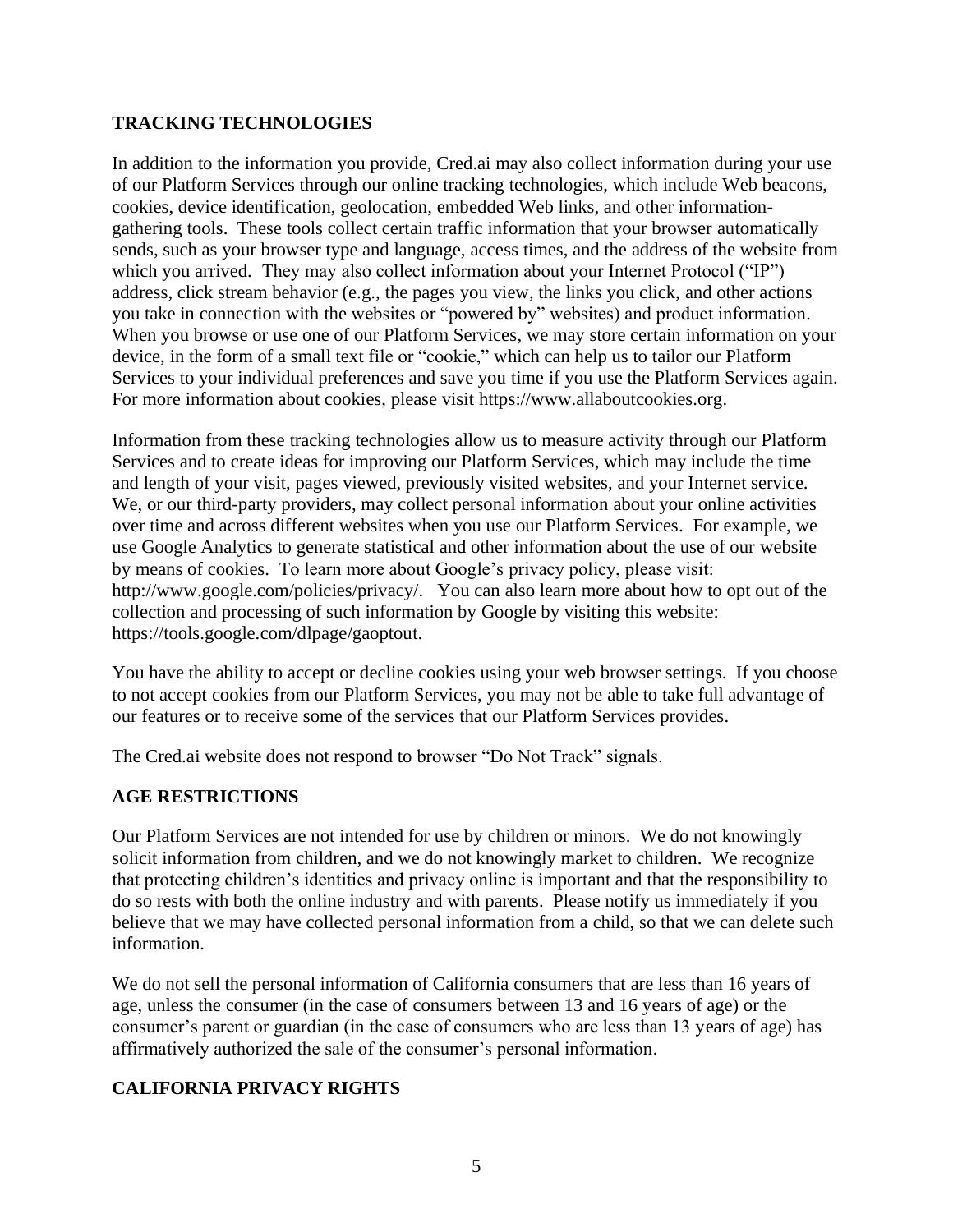Under the California Consumer Privacy Act, California residents have the right to:

- Request that a business delete any personal information about the consumer which the business has collected from the consumer.
- Request that a business that collects personal information about the consumer disclose to the consumer, free of charge, the following:
	- o The categories of personal information that it has collected about that consumer.
	- o The categories of sources from which the personal information is collected.
	- o The business or commercial purpose for collecting or selling personal information.
	- o The categories of third parties with whom the business shares personal information.
	- o The specific pieces of personal information it has collected about that consumer.
- Request that a business that sells the consumer's personal information, or that discloses it for a business purpose disclose, free of charge, to the consumer:
	- o The categories of personal information that the business collected about the consumer.
	- o The categories of personal information that the business sold about the consumer and the categories of third parties to whom the personal was sold, by category or categories of personal information for each third party to whom the personal information was sold.
	- o The categories of personal information that the business disclosed about the consumer for a business purpose.
- Direct a business that sells personal information about the consumer to third parties not to sell the consumer's personal information.

You may submit a request under the California Consumer Privacy Act through the following methods:

- You may call us toll-free at (877) 244-0933.
- You may write to us at: Cred.ai, CCPA Request, PO Box 63688, Philadelphia, PA 19147.

To submit a request, we are required to verify your identity. If you call us, please be prepared to provide us with your name, contact information, and other personal information that you had previously provided on your application. If you write to us, please provide only your telephone number at which you may be reached so that we may call you to request that you provide this same information in order to verify your identity. We will match the personal information that you provide to us with personal information that we already maintain about you in order to verify your identity.

You may also designate an authorized agent to make such requests on your behalf by calling us at (877) 244-0933.